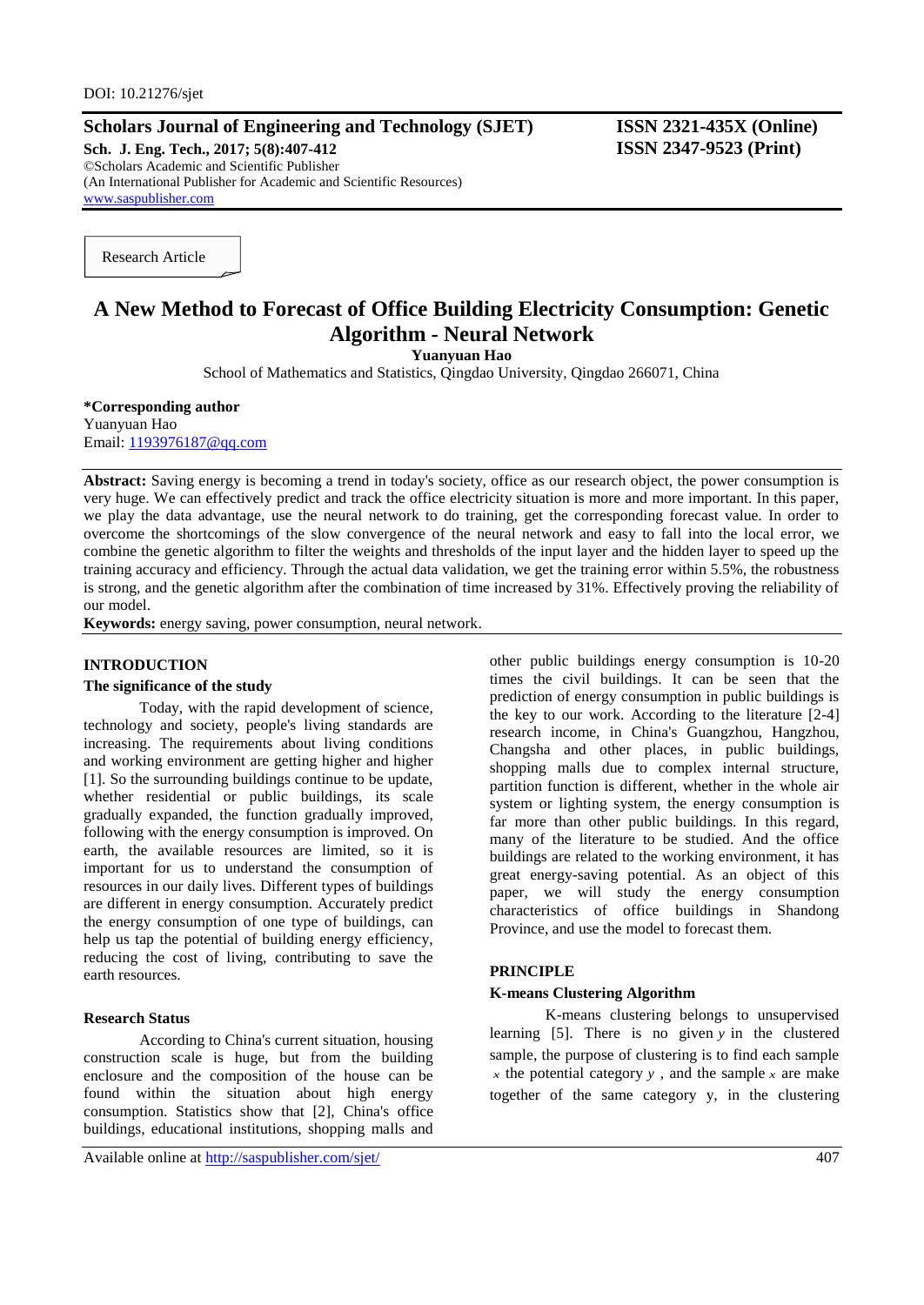problem, we give the training sample is  $\{x^{(1)}, \dots, x^{(m)}\}$ 

, that  $x^{(i)} \in R^n$  and there is no y.

K-means algorithm is to cluster the samples into *y* clusters (cluster), the specific algorithm described below [6]:

1. Randomly select a number of  $k$  clusters of centroid points  $\mu_1, \mu_2, \cdots, \mu_k \in R^n$  $\mu_{1}, \mu_{2}, \cdots \mu_{k} \in R^{n}$ ;

2. Repeat the following procedure until it converges { For each sample *i* , and calculate the class it should

belong to 
$$
c^{(i)} := \arg \min_j \left\| x^{(i)} - \mu_j \right\|^2
$$
.

For each class  $j$ , recalculate the centroid of this class

$$
\mu_j := \frac{\sum_{i=1}^m 1\{c^{(i)} = j\}x^{(i)}}{\sum_{i=1}^m 1\{c^{(i)} = j\}},
$$

Where, K is the number of clusters we have given in advance,  $C^{(i)}$  represents the class *i* and the class closest in the class  $k$  number of classes. The value of C<sup>(*i*)</sup> is one of 1 to *k*, the centroid  $u_j$  represents the guess of the center of the sample that belongs to the same class.



**Fig-1: The Principle Structure of Cluster Analysis**

#### **BP neural network**

BP neural network is a mathematical model which simulates the behavior of human neural network and carries on distributed parallel information processing algorithm. This network relies on the complexity of the system, by adjusting the relationship between a large number of nodes within the connection, so as to achieve the purpose of dealing with information. Its main working principle is the signal forward transmission, the error back propagation, in the forward transmission, the input signal from the input layer through the hidden layer processing, until the output layer *Y* . The basic principles can be further elaborated by the following figure.



**Fig-2: The Principle of BP Neural Network**

The figure shows  $X = (X_1, X_2 \cdots X_n)$  is the input layer,  $\omega_{ij}$ ,  $\omega_{jk}$  is the weight coefficient,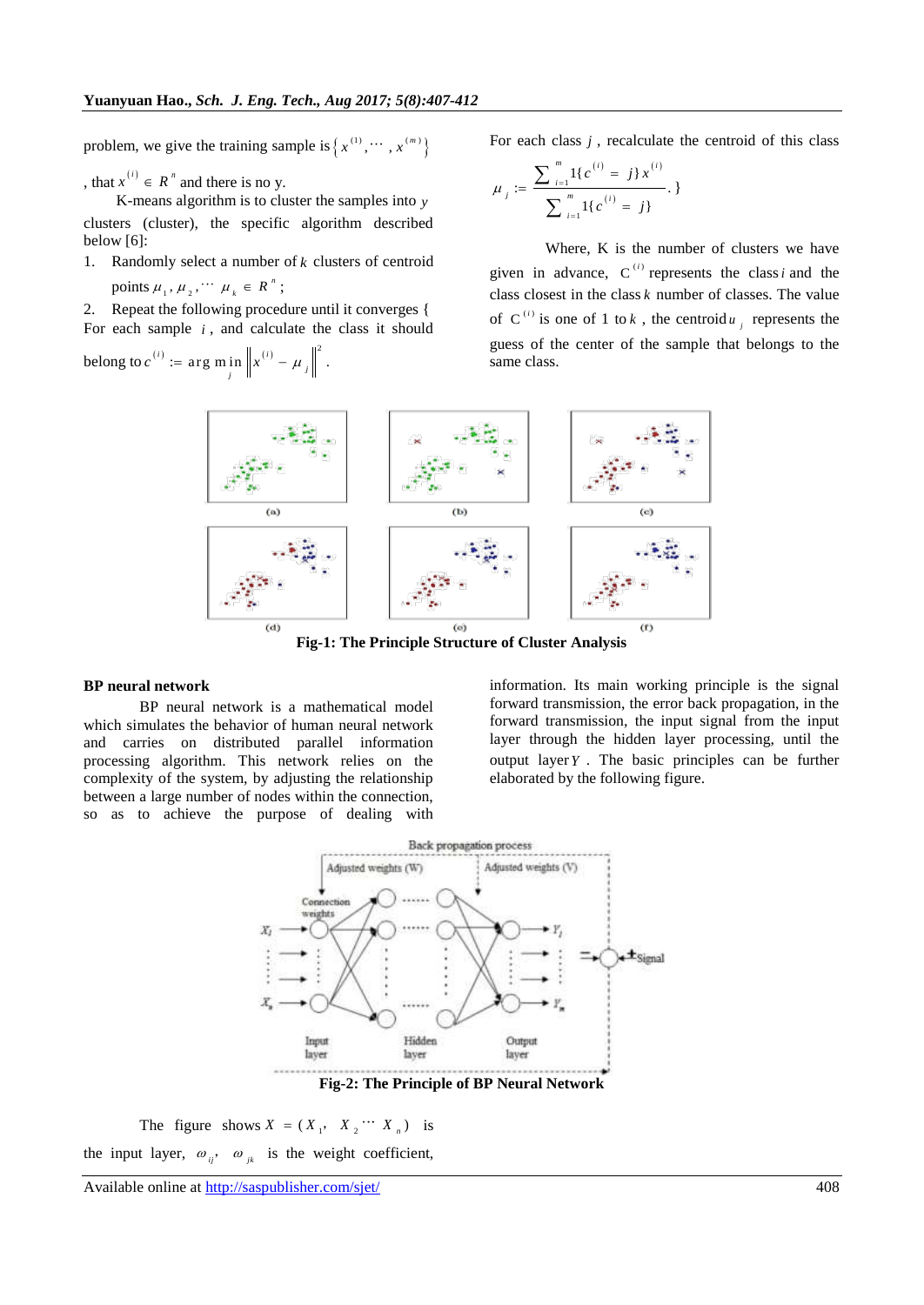$a_j$ , **b**<sub>k</sub> is threshold learning, rate is  $\eta$  and neuron activation function  $\varphi(x)$ , we chose the activation function  $\varphi(x) = \frac{1}{x}$  $f(x) = \frac{1}{1 + e^{-x}}$  $\varphi(x) = \frac{1}{1+e^{-x}}$  $\ddot{}$ .

# **Genetic algorithm**

Genetic algorithm is an evolutionary algorithm that simulates the process of population evolution [7]. Genetic algorithms are usually implemented as a computer simulation. For an optimization problem, a certain number of candidate solutions (called

individuals) can be abstractly expressed as chromosomes, allowing the population to evolve to better solutions. Traditionally, it is usually expressed in binary (that is, strings 0 and 1), but other representations can also be used. Evolution begins with a completely random individual population, followed by generation after generation. In each generation, the fitness of the whole population was evaluated, and a number of individuals (based on their fitness) were randomly selected from the current population, and a new life population was generated by natural selection and mutation. The population became the next iteration of the algorithm Current population [8].



**Fig-3: Genetic algorithm flow chart**

# **ESTABLISH A FORECAST MODEL**

According to the previous algorithm theory and practical problems, we choose the neural network to do the training of data. In order to overcome the shortcomings of neural network which is easy to fall into the local optimum, we propose a neural network algorithm based on genetic algorithm based on the characteristics of genetic algorithm.

# **Index selection**

The energy consumption of an office building is mainly electricity, natural gas, artificial gas. Through the investigation and analysis of a large number of office buildings, we found that the impact of energy consumption factors is mainly building area, office space per unit of rent, total operating income, window design, lighting system design, the number of central air conditioning, latitude, Quantity, the number of ventilation equipment, the level of energy-saving equipment, occupancy rate. We choose the unit area of electricity (EPUA).

Because the data exists collinearity and repeatability, we choose to use K-mean to do clustering, and selecting the appropriate variables as an indicator. The following is a clustering result.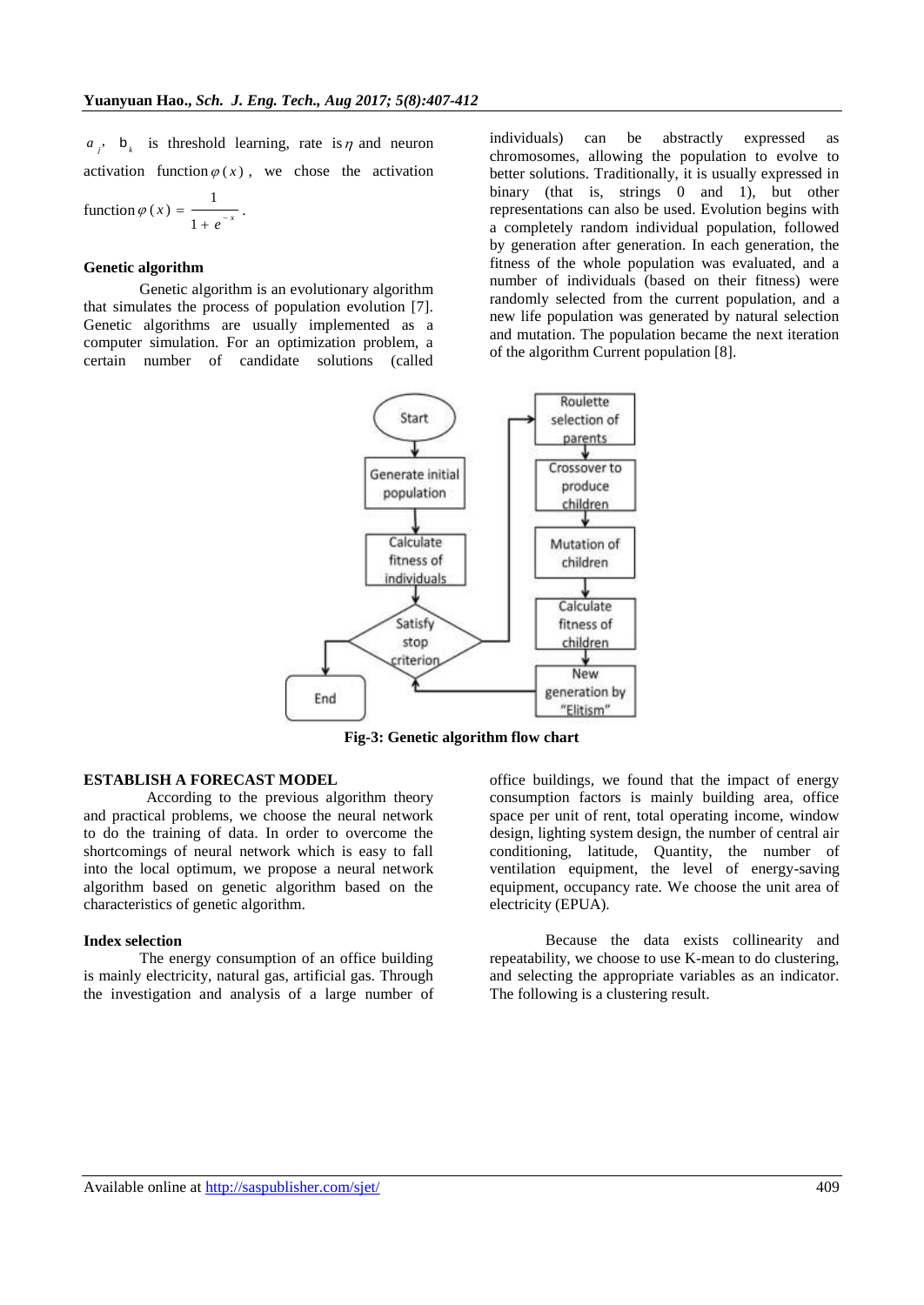

### **Data preprocessing**

For the method of handling the vacancy value: ignore the record; remove the attribute; fill in the empty value manually; use the default value; use the attribute average; use the same sample average; predict the most likely value. Methods of processing noise data: subbox; clustering; computer and manual inspection combined [9].

#### **(1) Data consistency processing**

In view of the collected data, because some office public data is incomplete, they cannot give specific data, only gives the data in which interval, in order to facilitate the subsequent calculation of the data, to the data consistency. So we choose the maximum method to process the data.

#### **(2) Eliminate the dimension of the data**

We collect the data, such as occupancy rate, construction area, etc., their units are not unified, in order to facilitate comparison, we choose the standardized method to eliminate the scale.

Set the office building energy consumption and the impact of the original data is  $x_{ii}$  ( $i = 1, 2, \cdots, n, j = 1, 2, \cdots, m$ ), the new standardized index value is:

$$
x_{ij}^* = \frac{x_{ij} - \overline{x}_j}{s_j} \in [0, 1]
$$
 (1)

Where, 1  $\frac{n}{2}$ *j ij i*  $\overline{x}_{i} = -\sum x_{i}$  $=\frac{1}{n}\sum_{i=1}^{n} x_{ij}$  is average value that the  $j-th$ indicator relates to *n* rated objects,

$$
s_j = \sqrt{\frac{1}{n} \sum_{i=1}^{n} (x_{ij} - \overline{x}_j)^2}
$$
 is mean square error that the

 $j - th$  indicator relates to *n* rated objects.

### **Establish a forecasting model**

In view of the genetic algorithm is a probabilistic adaptive iterative optimization process, which is with good global search performance and not easy to fall into the local minimal. Even if the definition of the fitness function is not continuous or irregular, it can have large probability to find the overall optimal solution, and parallel processing, so it has characteristics that searches does not depend on the gradient information, which can be used to optimize the BP neural network.

The genetic algorithm is used to optimize the initial weight threshold of BP neural network, search for a large range replaces the general selection of the initial weight, and then apply the BP algorithm to fine tune the network in this solution space, thus search for the optimal solution or approximate optimal solution. It is not only achieved the complementary advantages of both, but also does it play a wide range of neural network mapping capabilities and genetic algorithm global search capabilities, which speeds up the network learning speed and improve the learning process of the approximation ability and generalization ability [10].

The mathematical description of the improved genetic algorithm for BP neural network is as follows: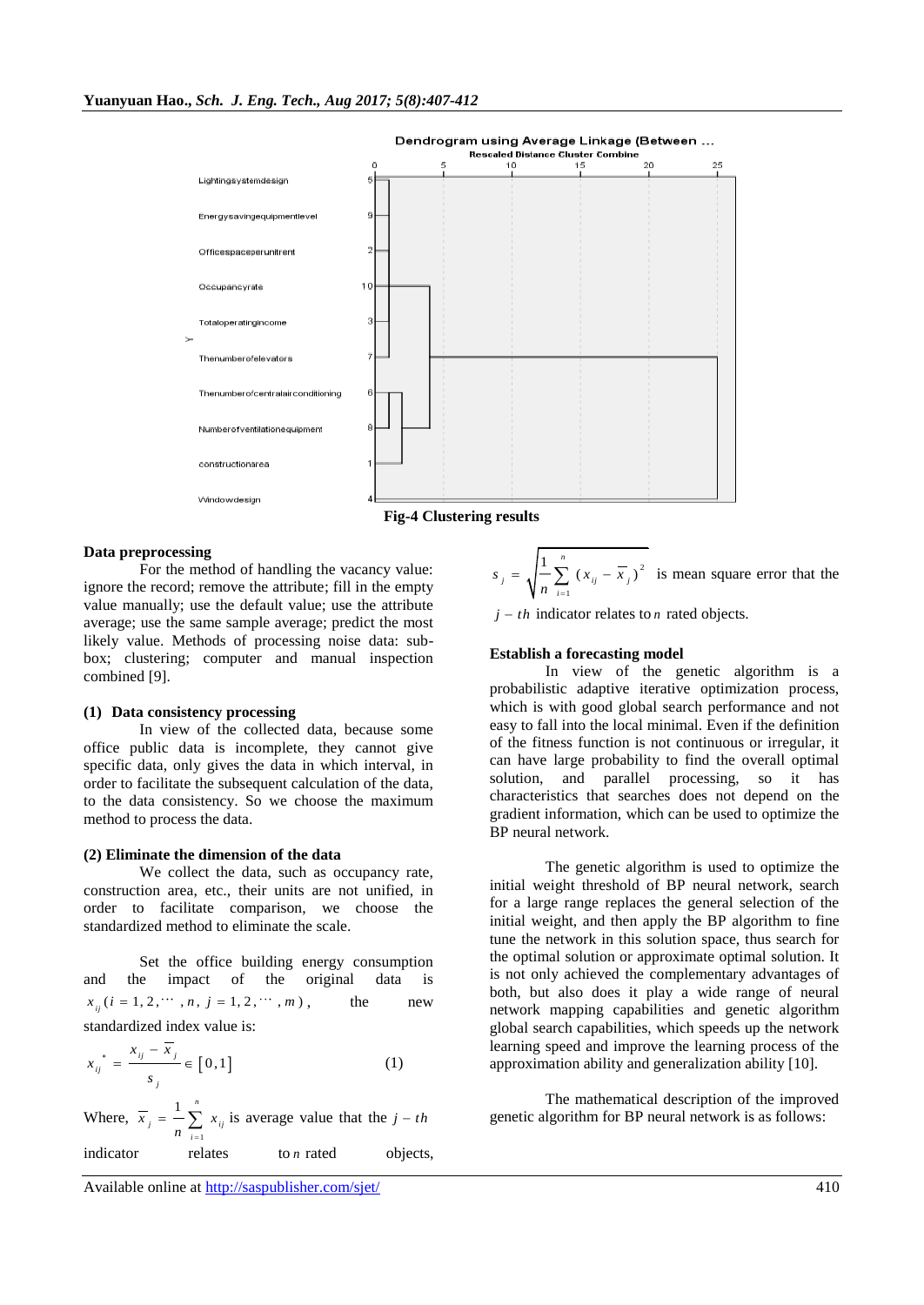$$
\begin{cases}\nE_{1}(v, w, \zeta, \eta) = \frac{1}{2} \sum_{i=1}^{M_{1}} \sum_{t=1}^{m} \left[ y_{i}(t) - \hat{y}_{i}(t) \right]^{2} \\
s, t, w \in R^{m \times n}, v \in R^{p \times n}, \zeta \in R^{p}, \eta \in R^{n}\n\end{cases}
$$
\n(2)

Where:  $E_1$  is the total error of the network training sample,  $y_i(t)$  is the ideal output signal,  $\hat{y}_i(t)$  is the

actual output of the network:  
\n
$$
\hat{y}_i(t) = f\left\{\sum_{i=1}^m v_{ii} g \left[\sum_{j=1}^p w_{ij} x_j(t) - \zeta_i\right]\right\} - \eta_i
$$
\n(3)

Where:  $w_{ij}$  is the connection weight of the input

layer node to the hidden layer node,  $v_{it}$  is the connection weight of the hidden layer node to the output layer node,  $\zeta$  is the output threshold of the process neurons,  $\eta_i$  is the output neuron threshold, g is the excitation function of hidden neurons,  $f$  is the excitation function of the output neuron.

Set 
$$
E_2 = \frac{1}{M - M_1} \sum_{k=M_1}^{M} \sum_{t=1}^{m} [y_i(t) - \hat{y}_i(t)]^2
$$
 is the

average mean square error of the sample, indicating the reliability of the network output data. In order to make the design of the network has a good generalization ability, which should make  $E_2$  less than a given error  $\varepsilon$ , while meets the reliability of network output.

The weight correction is expressed as:  
\n
$$
\Delta w_{ij}(n) = -\eta g(n) + \alpha \Delta w_{ij}(n-1)
$$
\n(4)

Where:  $\eta$  is the adaptive learning rate,  $g(n)$  is the gradient of the current error function to the weight,  $\alpha$  is the momentum factor, *n* is the number of iterations.

The specific steps of the improved BP neural network based on genetic algorithm are as follows [11]:

- 1. The initial BP neural network structure is established, the network related parameters and functions are set, and the initial population is generated by coding. The optimal weight threshold is obtained by optimizing the population, selection, crossover, mutation and so on.
- 2. Optimizing the BP neural network with the optimal weights and thresholds, and get the best BP neural network structure to meet the requirements.

The design flow chart is shown in the figure.





#### **EXAMPLE AND VERIFICATION**

We randomly selected two office buildings from all the offices in 17 cities. Respectively, office buildings C in Linyi and offices D in Yantai. According to prepared training in our selected indicators. Two cities 9 months of forecast data and the actual data and the error were as follows. The actual data and the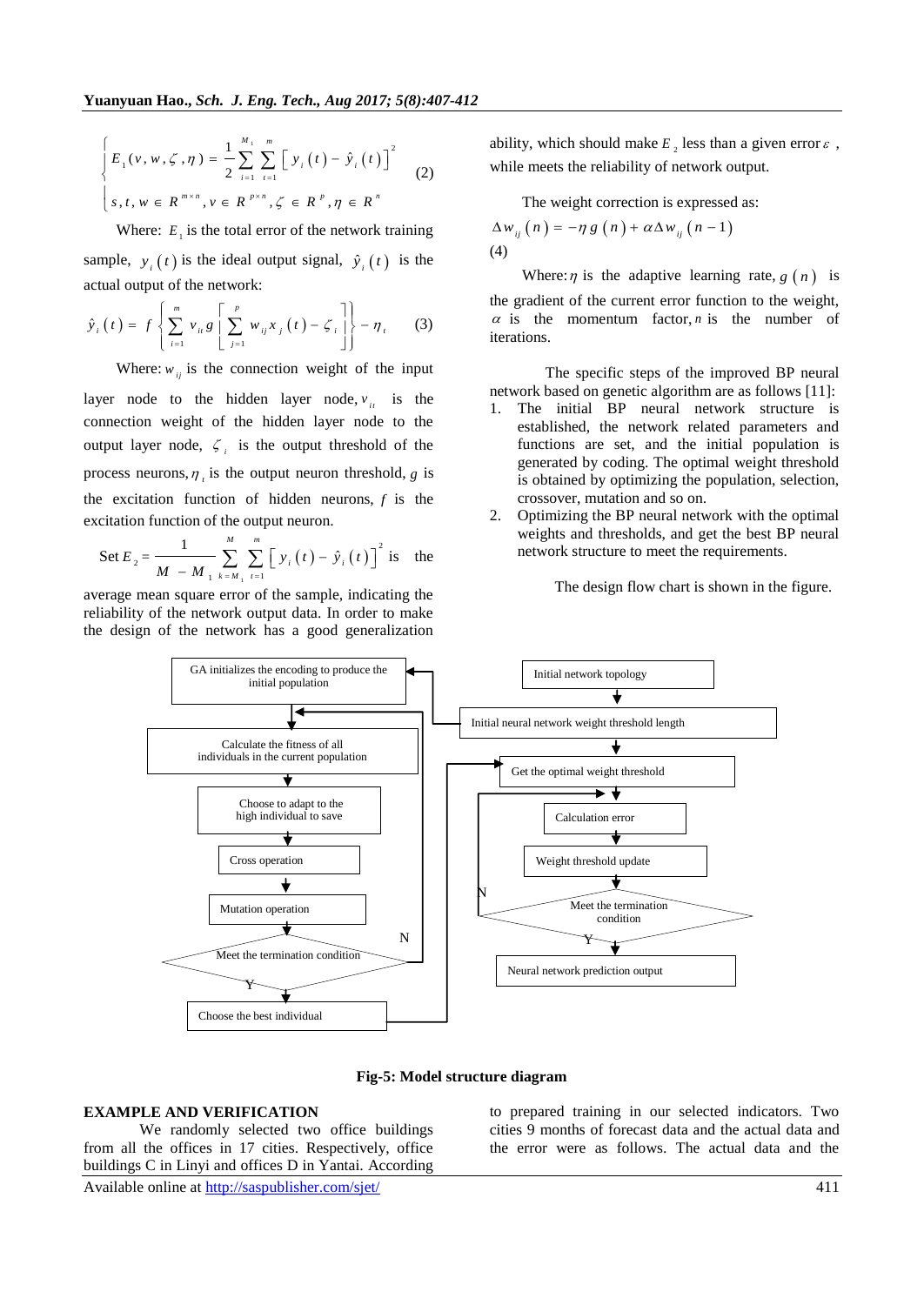forecast data and the error of the two cities in 9 months are as follows.



**Fig-6: Predictive results and errors**

According to the data in the figure, the average error for each group is 2.27% and 4.08%, respectively. In order to test the robustness of the structure, we have a number of groups of study and training, in the number of hidden layer 8 under the premise, the average error is less than 5.5%.

Under the premise of introducing the genetic algorithm, our algorithm is compared with the simple neural network. The final result shows that the average time is 3.86s and the speed is improved by 31%. Indicating that our model is efficient.

# **CONCLUSION**

In order to optimize the management and to save energy as the starting point, this paper realizes the advance forecast of the power consumption, and prepares the follow-up energy-saving equipment improvement and scientific management [12].

From the simplicity and reliability, the data is input layer, after several training and training, and finally established a stable prediction model [13]. To achieve the mapping between the data and to achieve a low sensitivity, the actual operation is important. The final experimental results show that the average error rate of the new algorithm is 4.53%, and the learning time is obviously shortened by 31%. It is proved that our algorithm is effective for predicting the electricity consumption, which can improve the efficiency of management and save a lot of cost.

# **REFERENCES**

- 1. Zhang T, Siebers PO, Aickelin U. Modelling electricity consumption in office buildings: An agent based approach. Energy and Buildings. 2011; 43(10): 2882-2892.
- 2. Yibi J. Based on multi-level energy consumption model of public building visual energy consumption monitoring platform key technology. Zhejiang University, 2012.

time series using modular artificial neural networks coupled with data-preprocessing techniques. Journal of Hydrology. 2010; 389(1): 146-167.

881-892.

10. Fu Z, Mo J. Springback prediction of high-strength sheet metal under air bending forming and tool design based on GA–BPNN. The International Journal of Advanced Manufacturing Technology, 2011; 53(5): 473-483.

3. Xiaoping D, Ying L. Energy consumption status and energy saving analysis of public buildings in Hangzhou. Building Science. 2010; (8): 36-39. 4. Xiangxiang Z, Jun R, Shurong Y. Survey and Measurement of Energy Consumption in Office Buildings in Guangzhou. Architecture and Urban Physical Environment in the Process of Urbanization: Proceedings of the 10th National

5. Hartigan JA, Wong MA. Algorithm AS 136: A kmeans clustering algorithm. Journal of the Royal Statistical Society. Series C (Applied Statistics).

6. Kanungo T, Mount DM, Netanyahu NS. An efficient k-means clustering algorithm: Analysis and implementation. IEEE transactions on pattern analysis and machine intelligence. 2002; 24(7):

7. Whitley D. A genetic algorithm tutorial. Statistics

8. Houck CR, Joines J, Kay MG. A genetic algorithm for function optimization: a Matlab

implementation. Ncsu-ie tr. 1995; 95(09). 9. Wu CL, Chau KW, Fan C. Prediction of rainfall

and computing; 1994; 4(2): 65-85.

Conference on Building Physics.

1979; 28(1): 100-108.

- 11. Montana D J, Davis L. Training Feedforward Neural Networks Using Genetic Algorithms. IJCAI. 1989; 89: 762-767.
- 12. Jones P, Lockwood A. The management of hotel operations. Cengage Learning EMEA, 2002.
- 13. Cano EL, Moguerza JM, Ermolieva T. Energy efficiency and risk management in public buildings: strategic model for robust planning. Computational Management Science. 2014; 11(1-